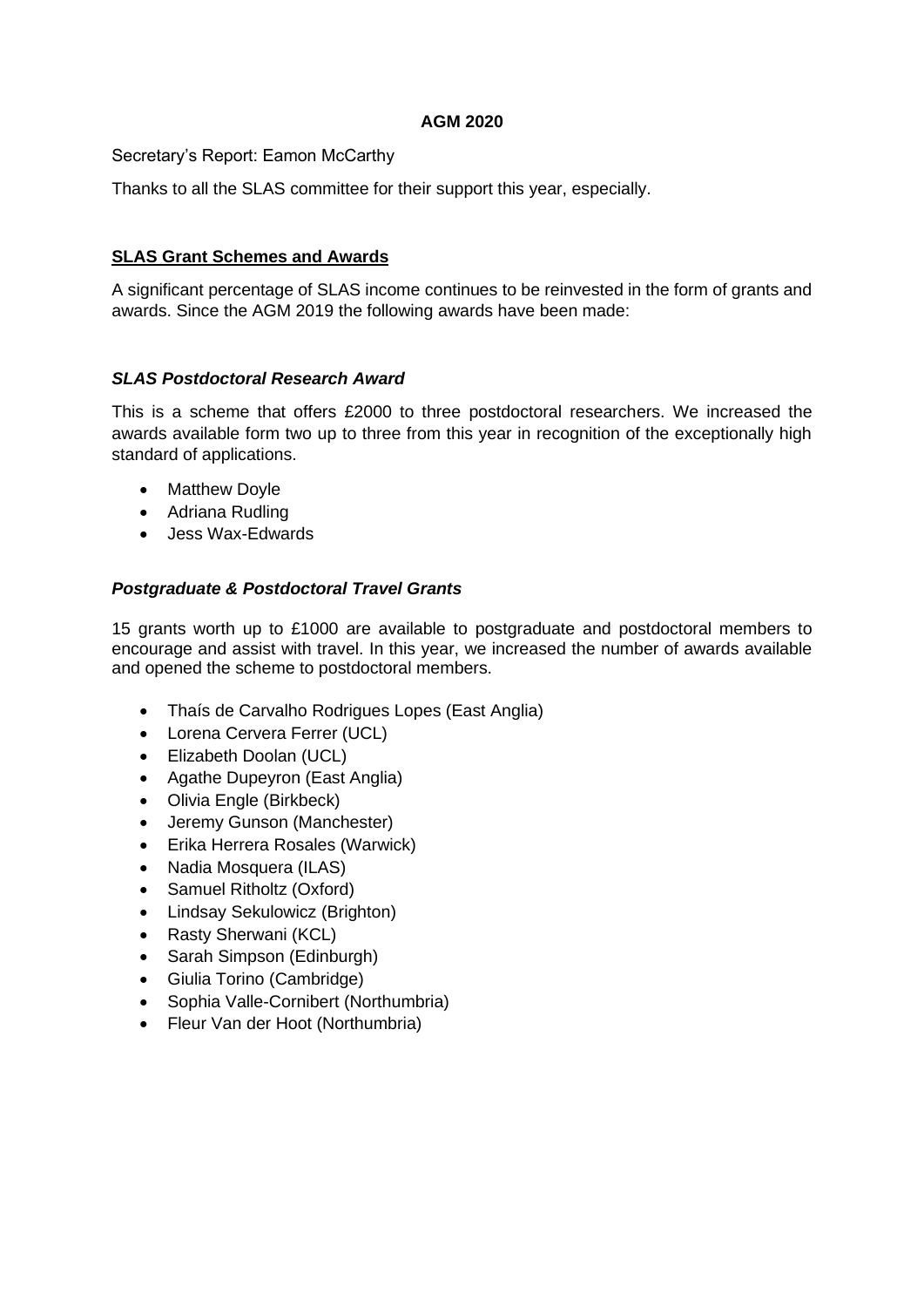# *Postgraduate and Postdoctoral Conference Grants*

We award up to 15 bursaries worth £400 each to postgraduate and postdoctoral researchers to attend the SLAS conference.

In 2020, we awarded one extra bursary in memory of Juliette Dorman, who sadly passed away last year.

- Sheneez Amara (Liverpool)
- Andrea Aramburú Villavisencio (Cambridge)
- Molly Avery (LSE)
- Mark Biram (Bristol)
- Dana Brablec (Cambridge)
- Lorena Cervera Ferrer (UCL)
- Alejandra Beatriz del Carmen Díaz de León Cárdenas (Post-doc)
- Gabriela Patricia Garcia Garcia (Aberdeen)
- Camila Ymay González Ortiz (Post-doc)
- Anna Grimaldi (Post-doc)
- María Fernanda Lanfranco (York)
- Ashleigh McCann (Leeds Beckett)
- Anna Sands (Oxford)
- Isabel Seguí (St Andrews)
- Lucy Trotter (LSE)
- Diana Maria Valencia Duarte (Exeter)

### *Latin American Scholar Grants*

These awards support scholars working in Latin America and are specifically intended to allow them to attend the SLAS annual conference. We offer up to 6 of these awards:

- Liliana Chávez Díaz (Mexico)
- Claudia Jorgelina Daniel (Argentina)
- Carlos Adriano Jermonimo de Rosa (Brazil)
- Alejandra Ramm (Chile)
- Matteo Stiglich (Peru)
- Massiel Torres Suárez (Mexico)

### *Conference and Event and Seminar Grants Support*

A total of £4,000 is available to support SLAS members organise events in their own institutions. This year awards were made to:

- Alba Griffin (Newcastle), La calle para tod@s: Critical creativity in the everyday of Latin American and Iberian cities' (£1000)
- Anna Krausova (Oxford), 'Extractive development, indigenous responses, and conflict management in Latin America: the case of the Mapuche in Chile' (£1000)
- Rebecca Ogden (Kent), 'Reproductive policies, practice, justice and rights in Latin America' (£500)